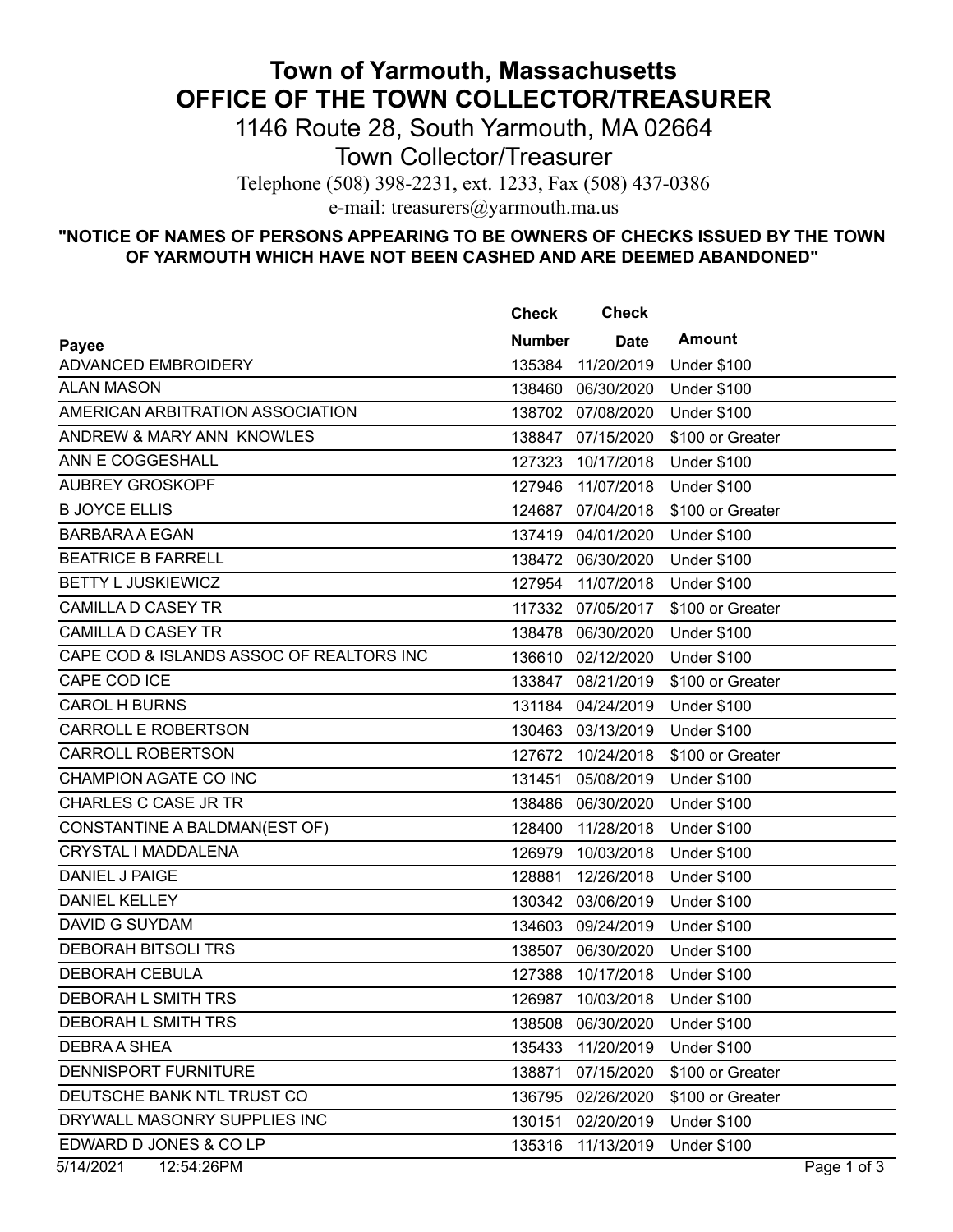|                                      | <b>Check</b>  | <b>Check</b>      |                    |
|--------------------------------------|---------------|-------------------|--------------------|
| <b>Payee</b>                         | <b>Number</b> | <b>Date</b>       | <b>Amount</b>      |
| EDWARD J HASSEY                      | 127001        | 10/03/2018        | <b>Under \$100</b> |
| <b>EDWARD SUNTER</b>                 | 127399        | 10/17/2018        | <b>Under \$100</b> |
| ELIZABETH W WHITEHEAD TRS            | 127403        | 10/17/2018        | <b>Under \$100</b> |
| <b>FELIX T KROWINSKI</b>             |               | 98097 05/07/2015  | <b>Under \$100</b> |
| FRANCESCO LUONGO                     | 127414        | 10/17/2018        | <b>Under \$100</b> |
| <b>GARRETT F STAGG</b>               | 122315        | 03/14/2018        | <b>Under \$100</b> |
| <b>GEORGE D BRAN</b>                 | 116897        | 06/15/2017        | <b>Under \$100</b> |
| <b>GEORGE STANTON</b>                | 127019        | 10/03/2018        | <b>Under \$100</b> |
| <b>GEORGE STANTON</b>                |               | 126677 09/19/2018 | <b>Under \$100</b> |
| <b>GERARDO H LOPILATO TRS</b>        | 127020        | 10/03/2018        | \$100 or Greater   |
| <b>GIUSEPPE CARNEALI</b>             | 138301        | 06/17/2020        | \$100 or Greater   |
| <b>GORDON CLARKE</b>                 |               | 136353 01/22/2020 | <b>Under \$100</b> |
| <b>GREGOR MITTERSINKER</b>           | 127427        | 10/17/2018        | <b>Under \$100</b> |
| HULBERT ENTERPRISES LLC              | 136819        | 02/26/2020        | <b>Under \$100</b> |
| <b>IRENE LAMPI</b>                   | 138544        | 06/30/2020        | <b>Under \$100</b> |
| <b>IYLA GALVIN</b>                   | 125727        | 08/08/2018        | <b>Under \$100</b> |
| <b>JAMES E FAHEY JR</b>              | 127036        | 10/03/2018        | <b>Under \$100</b> |
| <b>JANE CARROLL</b>                  | 128278        | 11/21/2018        | <b>Under \$100</b> |
| JANE H LOTHROP TR                    | 127040        | 10/03/2018        | <b>Under \$100</b> |
| JANET A DUNPHY TRS                   | 127715        | 10/24/2018        | \$100 or Greater   |
| JEANNE W TOWNSEND,                   | 137700        | 04/22/2020        | <b>Under \$100</b> |
| JEFFREY A NELSON                     |               | 132734 06/26/2019 | \$100 or Greater   |
| <b>JEFFREY A NELSON</b>              | 132735        | 06/26/2019        | \$100 or Greater   |
| <b>JENNIFER F CLARK HUGGINS</b>      | 136956        | 03/04/2020        | \$100 or Greater   |
| <b>JESSIES LANE LLC</b>              |               | 138550 06/30/2020 | <b>Under \$100</b> |
| JILLIAN E HANEY                      | 126345        | 08/31/2018        | <b>Under \$100</b> |
| <b>JOHN N CROWELL</b>                | 127465        | 10/17/2018        | <b>Under \$100</b> |
| <b>JOY A HARGAN</b>                  | 128644        | 12/12/2018        | <b>Under \$100</b> |
| <b>LAVALLEE GROUP INC</b>            | 130171        | 02/20/2019        | <b>Under \$100</b> |
| <b>LAWRENCE T PERERA</b>             | 134599        | 09/23/2019        | \$100 or Greater   |
| LEWIS BAY RESEARCH CENTER            | 127489        | 10/17/2018        | <b>Under \$100</b> |
| <b>LISA L TAYLOR</b>                 | 127490        | 10/17/2018        | <b>Under \$100</b> |
| <b>LOIS M CROCKER</b>                | 135337        | 11/13/2019        | \$100 or Greater   |
| LORA D MITEVA                        | 107685        | 05/25/2016        | \$100 or Greater   |
| <b>LORRAINE M HANLEY</b>             | 111088        | 10/05/2016        | \$100 or Greater   |
| <b>LUKE A STEPHENS</b>               | 123888        | 05/30/2018        | <b>Under \$100</b> |
| MJPOA                                | 137056        | 03/11/2020        | \$100 or Greater   |
| <b>MARCUS &amp; ELIZABETH LIUZZI</b> | 138921        | 07/15/2020        | \$100 or Greater   |
| <b>MARJORIE T RAFAEL</b>             | 134609        | 09/24/2019        | <b>Under \$100</b> |
| <b>MARTIN R MACRAE TRS</b>           | 138576        | 06/30/2020        | <b>Under \$100</b> |
| <b>MARY A MULLEN</b>                 | 132745        | 06/26/2019        | <b>Under \$100</b> |